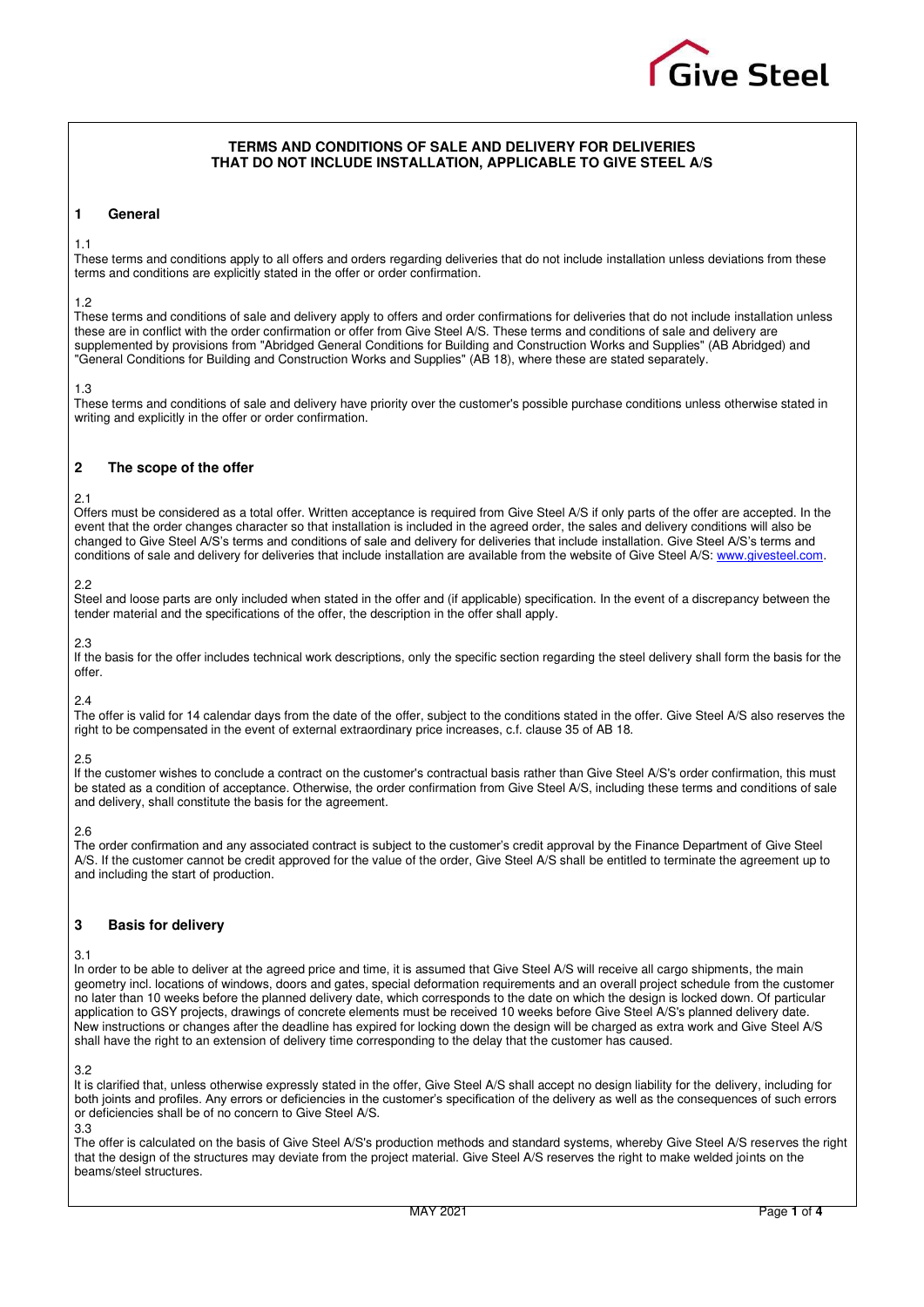

### 3.4

All steel is delivered shot-blasted unless otherwise expressly stated in the offer. Specific indication of paint and colours, paint thickness, fire paint and galvanisation must be according to a specific offer.

#### 3.5

Give Steel A/S performs the necessary static calculations that are required for the delivery's dimensioning, design and production. Give Steel A/S may, by specific agreement, make the necessary static steel calculations available to the authorities for approval. The cost of third-party controls and any increased time consumption in connection with third-party controls of the static calculations and drawings are not included in the offer.

### **4 Delivery**

#### 4.1

The delivery time stated in the offer is based on the assumption that the date on which the design is locked down as stated in claus[e 3.1 w](#page-0-0)ill be adhered to.

#### 4.2

When selling steel structures/beams ex works, the place of delivery is the customer's lorry at the factory, and Give Steel A/S shall bear the risk of the delivery up to and including loading.

### 4.3

When selling steel structures/beams delivered free on board (FOB) to a construction site, the place of delivery will be the closest position to where the items will be used that is accessible to a fully loaded lorry running on an even load-bearing surface. The delivery will be delivered by lorry at the construction site as a full load. The delivery will be loaded taking into account transportation conditions. A level and loadbearing roadway to the unloading site is assumed, so that a 45 ton – 20 m long semi-trailer can drive in and around the building without impact to these conditions. If the building has no roadworthy surfaces, there must be a roadworthy surface right up to the foundation wall. The unloading site must be a level load-bearing space. There must be no overhead power cables within hoisting height at the unloading site. It is the customer's responsibility to ensure that construction site road access and delivery site conditions are met. Give Steel A/S bears the risk of the delivery until the lorry has arrived at the delivery site.

If Give Steel A/S deems that construction site conditions are not in accordance with those described above, extra time consumption will be invoiced to the customer at the applicable hourly rate.

#### 4.4

Repair paint is included to the required extent. Cleaning off transport grime and repair work as a result of damage during transportation are not included in the offer.

#### 4.5

The customer must inspect the delivery upon receipt and report visible defects, including damage. If deficiencies are identified, Give Steel A/S must be notified immediately and photographic documentation provided.

Give Steel A/S has a duty and right to remedy deficiencies that are identified after delivery for a period of five (5) years after delivery. The notification of deficiencies that were discovered after delivery must be received by Give Steel A/S no later than five (5) working days after the deficiency was discovered or should have been discovered. The customer must also ensure that they have photographic documentation of the deficiencies that need to be rectified.

#### 4.6

A delivery that cannot be delivered on the agreed delivery date as a result of conditions that are the customer's responsibility will, by agreement with the customer, be stored at Give Steel A/S's outdoor storage space if permitted by space limitations. The cost of storing the delivery will be invoiced to the customer and charged at Give Steel A/S's current rate for stock storage. Risk and liability for errors and deficiencies (including scratches, scuffs and dust – this list is not exhaustive) arising from storage at Give Steel A/S's outdoor storage space, passes to the customer on the agreed delivery date.

## **5 Delay**

<span id="page-1-0"></span>5.1

In the event of delayed delivery that is due to non-approval or non-receipt of payment from the customer or conditions mentioned in clause 31 (1) of AB Abridged, Give Steel A/S may extend the deadlines until Give Steel A/S again has available capacity. The right to an extension of a delivery date shall apply irrespective of whether the reason for the delay occurs before or after the expiry of the agreed time of delivery.

#### 5.2

The customer shall pay a daily penalty or compensate Give Steel A/S for losses incurred as a result of the delay, c.f. clause [5.1,](#page-1-0) including losses due to unused capacity for design, production and transport during the originally planned period(s) as set out in claus[e 5.3.](#page-1-1) Give Steel A/S also gains the right to extend the deadline by an amount of time which at least corresponds to the delay that the customer has caused or until Give Steel A/S again has available capacity.

## <span id="page-1-1"></span>5.3

In case of delay on the part of the customer, c.f. clauses [3.1 a](#page-0-0)n[d 5.1 G](#page-1-0)ive Steel A/S shall, after having given written notice thereof, be entitled to charge the customer a daily penalty according to the following model:

- 6 weeks before production date 1% of the order amount excl. VAT
- 5 weeks before production date 2% of the order amount excl. VAT
- 4 weeks before production date 3% of the order amount excl. VAT
- 3 weeks before production date 4% of the order amount excl. VAT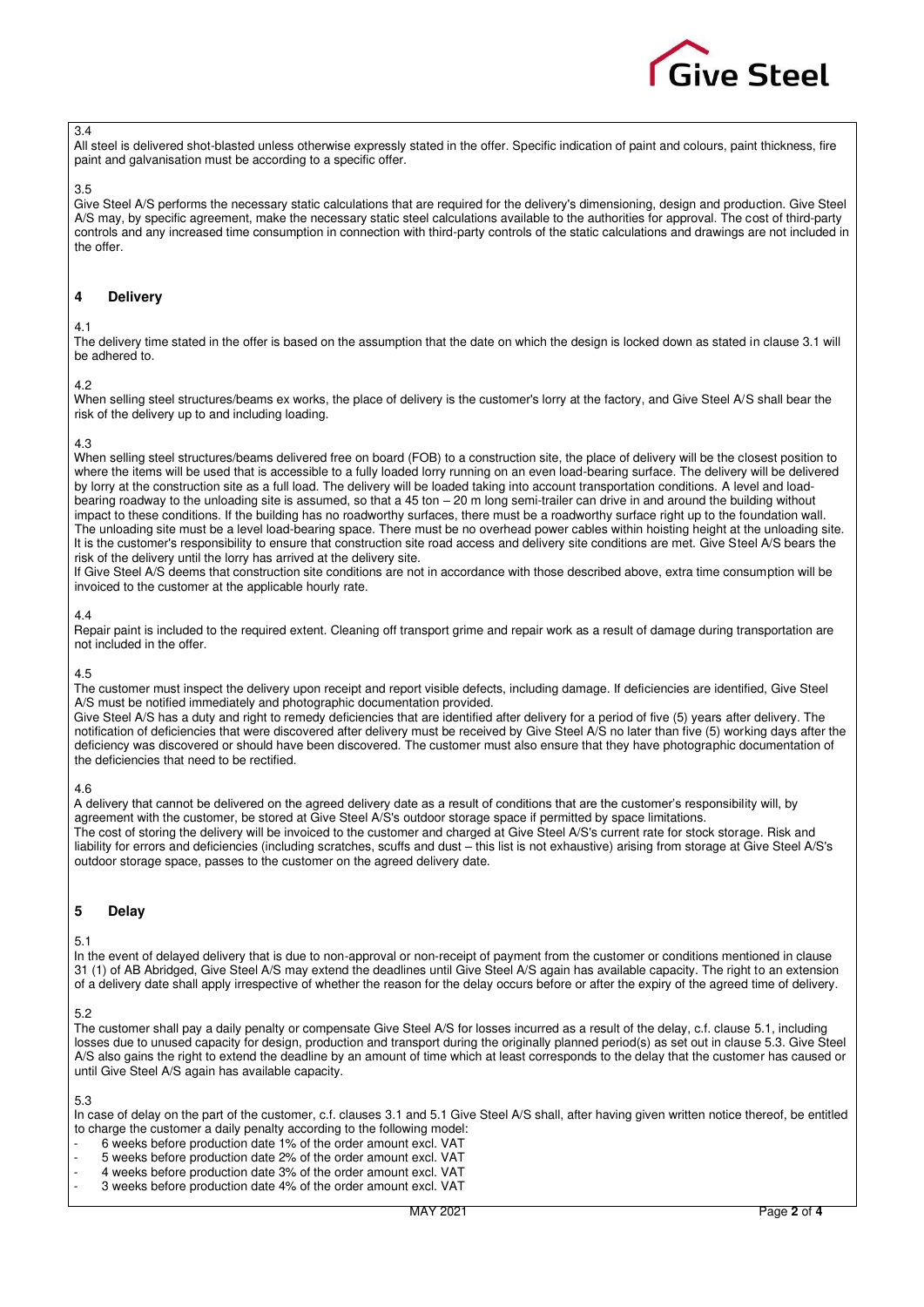- **Give Steel**
- 2 weeks before production date 5% of the order amount excl. VAT, to a minimum of DKK 25,000 excl. VAT
- 1 week before production date 10% of the order amount excl. VAT, to a minimum of DKK 50,000 excl. VAT

### 5.4

In the event of a delay that does not give Give Steel A/S the right to an extension of the time limit, the customer shall, after giving written notice, be entitled to charge a daily penalty of a maximum of 1 0/00 of the order amount excl. VAT per working day by which the time limit is exceeded. Total daily penalties can amount to a maximum of 5% of the order amount. No claim other than daily penalties can be made against Give Steel A/S as a result of the delay, which means that Give Steel A/S shall not be liable for operating losses, loss of time, lost profits, lost earnings or other indirect losses. This list is not exhaustive.

## **6 Payment**

### 6.1 Payment plan

Payment must be made according to the following payment plan:

- 10% when placing the order
- 40% before production commences
- 30% before delivery • 20% upon delivery
- Give Steel A/S provides no security against the aforementioned payment plan, but can, at the request of the customer, submit a declaration of ownership for steel structures/beams manufactured for a specific customer.

## 6.2

The latest timely payment date is 14 calendar days from the date the invoice was issued. In the event of payment after the due date, Give Steel A/S shall be entitled to charge default interest plus a fee for exceeding the payment deadline. Give Steel A/S shall be entitled to postpone the start of production and delivery in the event of non-receipt of payment before the planned commencement of production and delivery, respectively, c.f. clause [5.1](#page-1-0) 

## 6.3

The delivery shall remain the property of Give Steel A/S until payment has been made in full in so far as applicable Danish law permits such retention of property.

## 6.4

The customer shall under no circumstances be entitled to withhold payments or off set payments in received payment demands.

## 6.5 Price adjustment

The offer has been made on the basis of the current steel prices, but because they are subject to substantial fluctuation, Give Steel A/S reserves the right to adjust the price. Give Steel A/S has the right to price adjust for steel prices unless the steel can be purchased within seven (7) calendar days of the order confirmation being sent. Steel price adjustments shall be in line with the current pricing index provided by Give Steel A/S's steel suppliers.

# **7 Security**

7.1 Security provided by Give Steel A/S

Give Steel A/S shall **not** provide a security deposit as specified in clause 8 of AB Abridged unless stated in a separate agreement or in the offer.

7.2 Security provided by the customer

Give Steel A/S shall be entitled to demand that the customer provides satisfactory security for the payment of the delivery, c.f. clause 9 of AB Abridged.

# **8 Limitation of liability**

<span id="page-2-0"></span>8.1

Any liability incurred by Give Steel A/S for any damage during delivery, damage as a result of defects in the delivery or other liability-incurring circumstances shall be limited to the insured sum covered in Give Steel A/S's third party insurance policy as applicable at any given time.

## 8.2

Give Steel A/S shall only be liable for work performed by Give Steel A/S. Give Steel A/S shall therefore not be held liable for previous work onto which the delivery is installed that was performed by the customer, or for work performed by the customer after delivery.

8.3

Give Steel A/S shall not in any way be liable for operating losses, lost time, loss of profit, loss of earnings or other indirect losses. This list is not exhaustive.

# **9 Insurance**

#### 9.1 All risks insurance

It is the customer's responsibility to ensure that the developer has taken out an all risks insurance policy which covers all values that are finally included in the entire contract, including materials that are added to the construction site. The all risks insurance policy must be taken